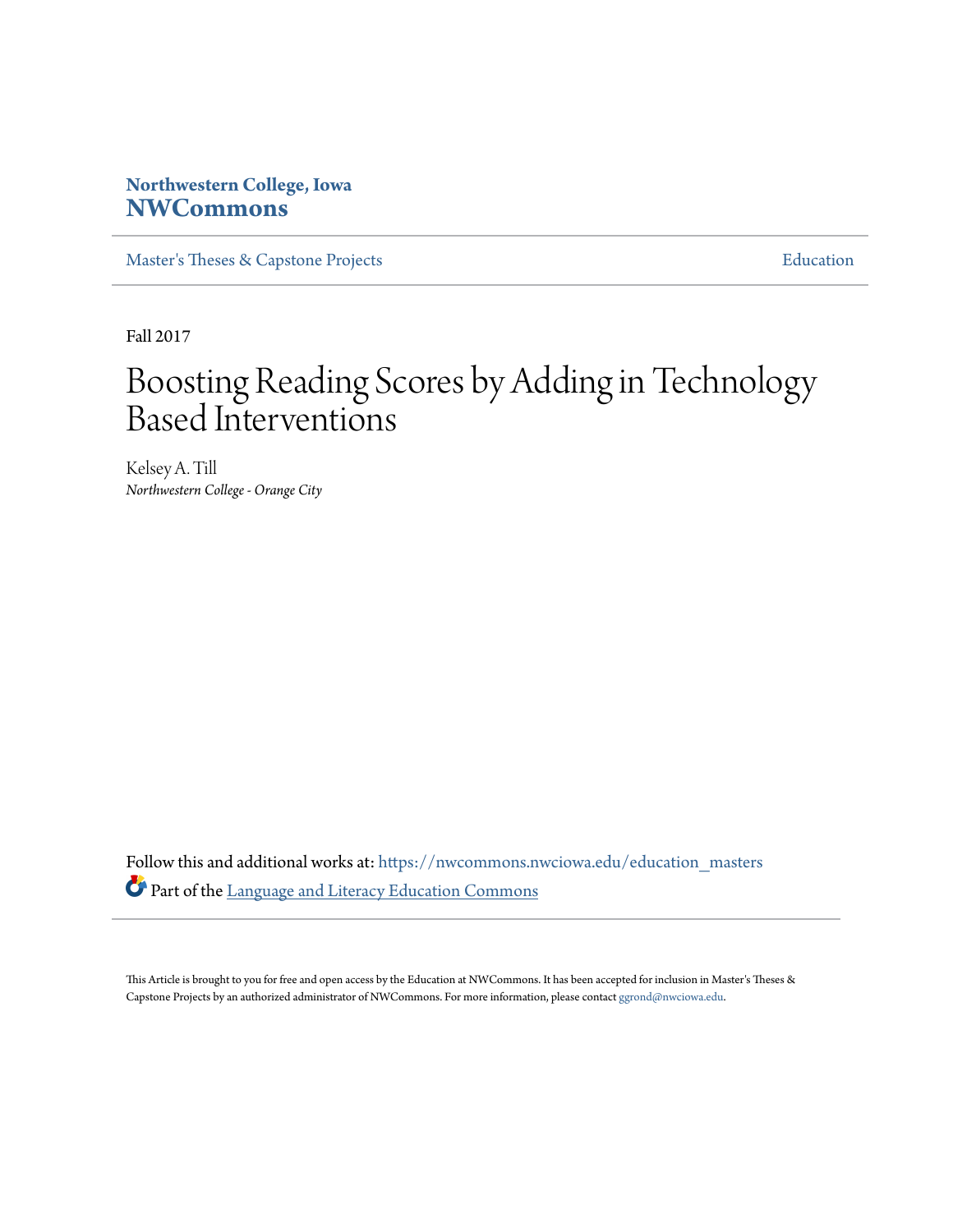Boosting Reading Scores by Adding in Technology Based Interventions

Kelsey A. Till

Northwestern College

Fall 2017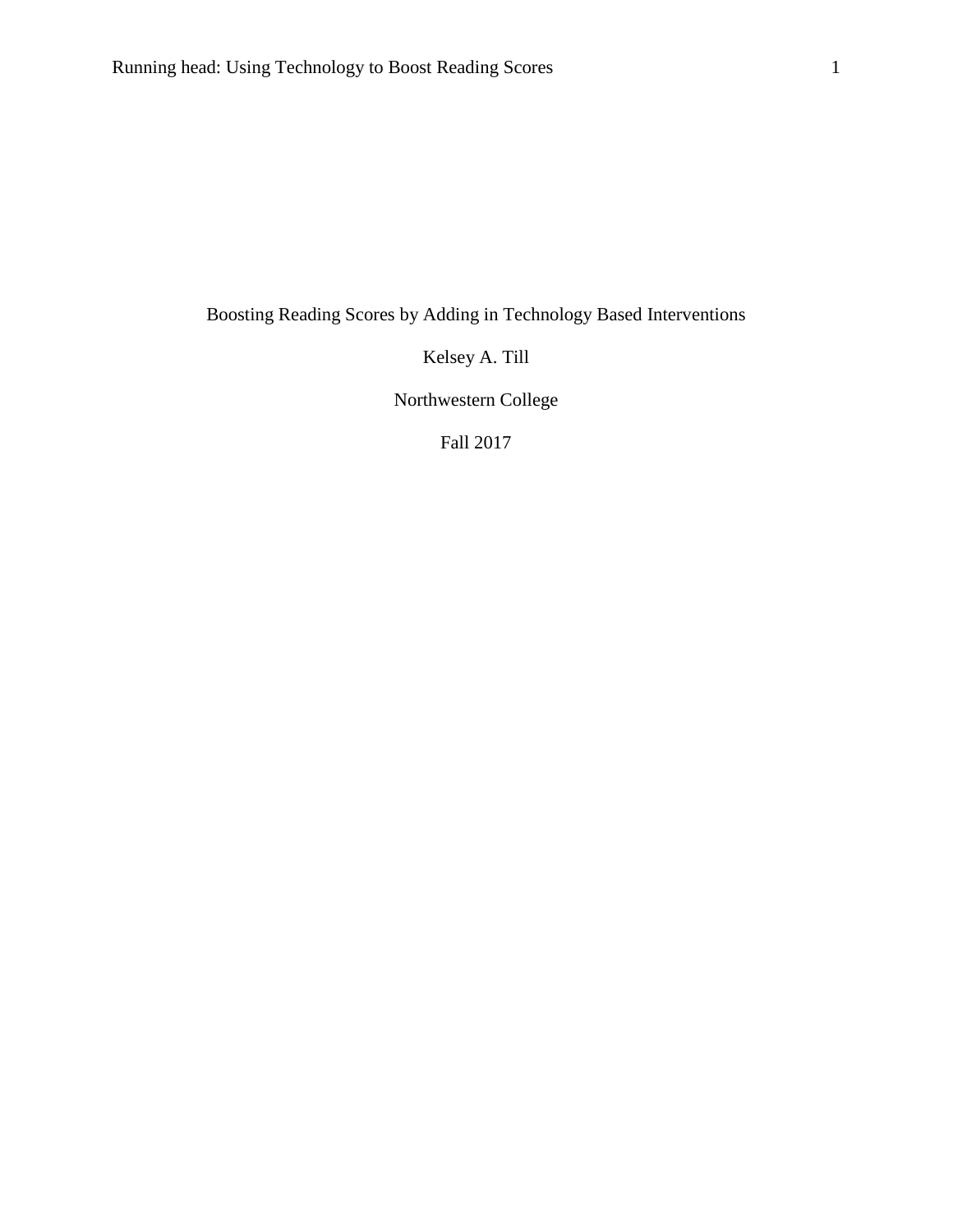#### **Abstract**

The purpose of this action research project was to determine if adding a technology based literacy apps in a general education second grade classroom could increase the reading scores of the Informal Decoding Inventory that was given to second grade students, throughout a four month period to check personal growth. It will also look at other reading assessments in reading throughout the time frame, but for the purpose and time of this project the researcher will strictly be looking at growth through the inventory. Technology enriched phonemic awareness with a focus on decoding words, recognizing word patterns and fluency interventions and apps were provided weekly over a period of two months. Data was collected through qualitative observations and quantitative Decoding Inventory scores. Analysis of the data collected suggests that second grade student's word decoding scores increased when students were introduced to technology based interventions.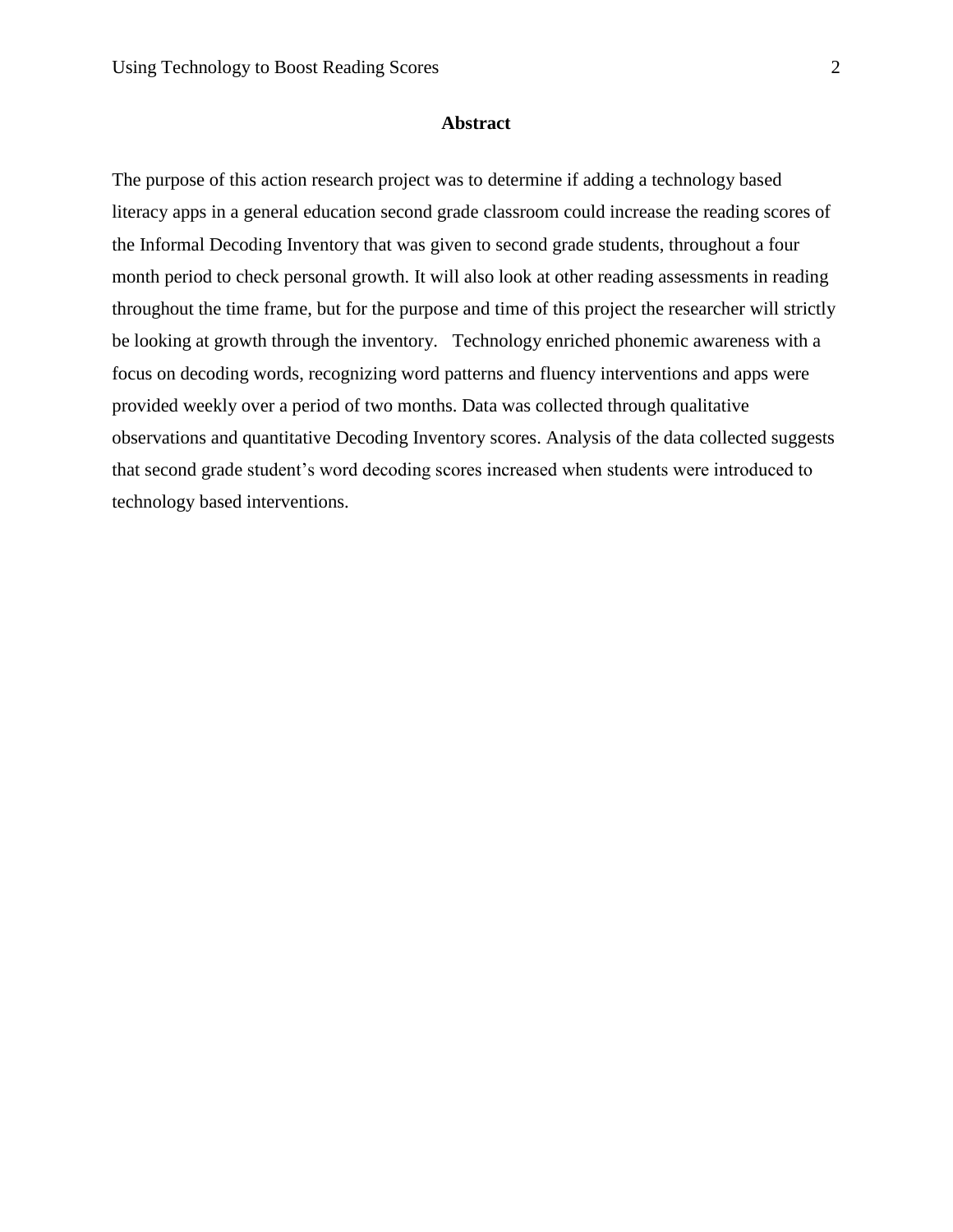# **Using Technology to Boost Reading Scores Through Decoding Words**

A student needs many supports in order to become a strong reader. Word phonics and decoding are essential components of strong readers.

"Phonics is the ability to identify that there is a relationship between the individual sounds (phonemes) of the spoken language and the letters (graphemes) of the written language. Decoding is being able to use visual, syntactic, or semantic cues to make meaning from words and sentences. Visual cues are how the word looks, the letters themselves, and the letter combinations or groupings and their associated sounds. Syntactic cues are how the sentences are structured and how the words are ordered. Semantic cues are how the word fits into the context of the sentence as in the part of speech, the association with pictures, or the meaning cues in the sentence." (Tankersley, 2003)

Before a student can be a fluent accurate reader they have to be able to decode words and have a phonics based background to understand the sounds before they can form words or read them. Phonics and decoding is an integral part of early literacy and a method of ensuring that children have the necessary skills to be literate and develop the skills needed to read. It is an important component in a child's literacy development and should be a part of our literacy instruction. Strong phonics and decoding skills provide a concrete foundation for learning to read and this will influence student success in their ongoing years.

Phonics instruction includes teaching students all parts of the phonemic system which includes the smallest unit of sounds, referred to as a phoneme. Children learn to use phonemes to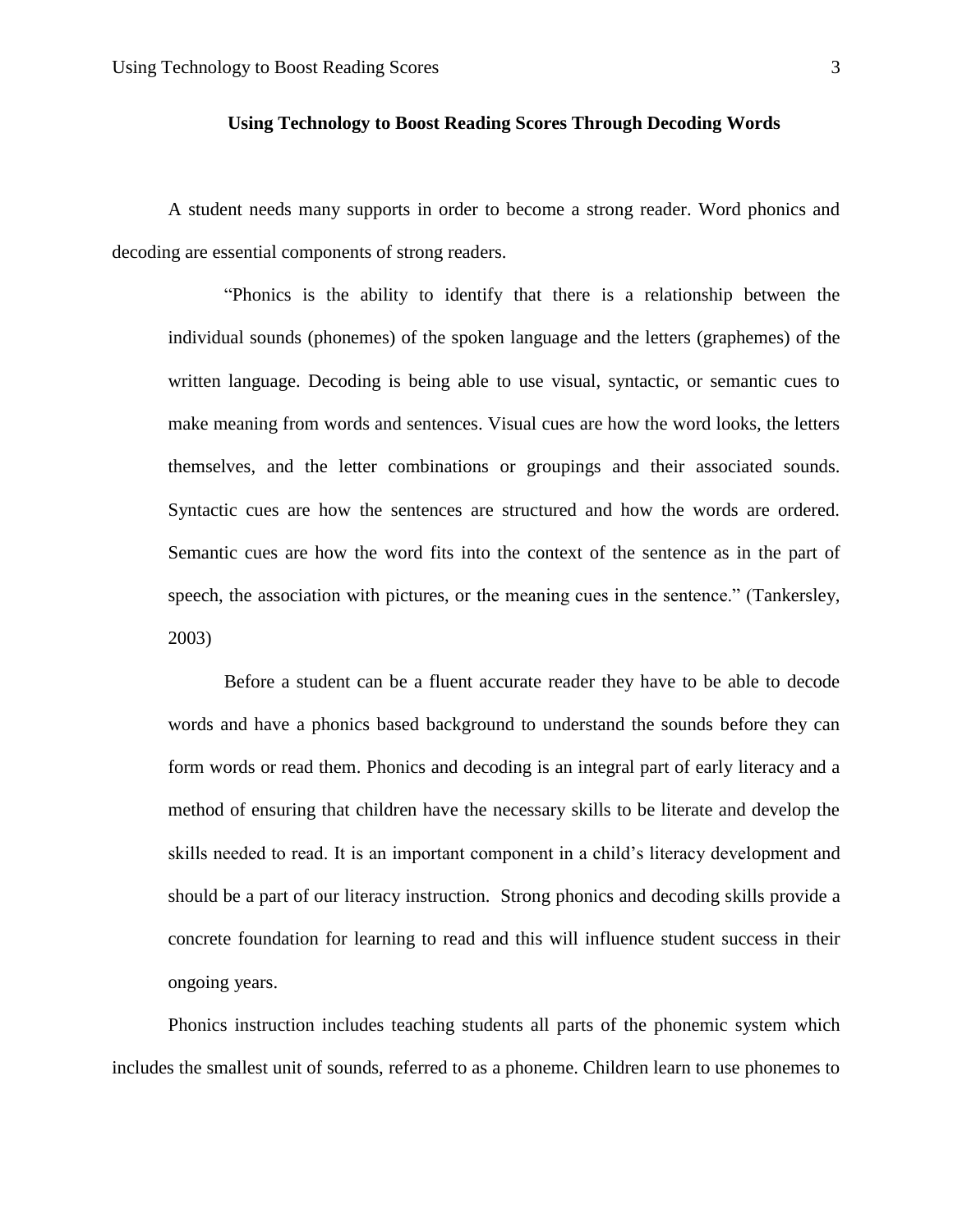help them speak and make sounds that they put together to make words eventually. There are 40 phonemes in the English language, though this number can fluctuate based on dialect and accent. A phoneme helps a child to determine the difference between words such as cat/ hat and tall/fall.

Another part of phonics that students need to acquire before they are truly successful readers is called a grapheme. A grapheme is the minimal unit of a writing system or the letters and letter combinations that represent a phoneme. The English language has 26 graphemes, most commonly associated with the American alphabet. Grapheme knowledge is a necessary skill for verbal explanation of phoneme representation. For example, a student must understand the symbol "B" is called "b" before they can verbally discuss its presence in word format of a child's first name; example "Your name is Bobby. Bobby starts with a" B."

 The relationship between phonemes and graphemes is known as sound-letter correspondence. It is the connection between the sounds in words and the letters that are used to represent those sounds. Children use the skill of grapheme-phoneme correspondence for phonetic reading skills. Children must understand the letters of the word "cat" are C-A- T. This representation and understanding of sounds is known as phoneme segmentation. Word phoneme segmentation is the ability to break down words into individual sounds in order to form the word and its meaning. All of these different parts of phonics need to be established before a child can decode a word and improve their fluency and word recognition.

The students in the building from grades K-5 students are required to complete the Formative Assessment System for Teachers (FAST) Curriculum- Based Measurement in Reading (CBMR) test three times per school year. This test is designed to measure a student's ability to read accurately and fluently. In  $K-1<sup>st</sup>$  grade students also take additional test through the FAST screener to identify a variety of phonemic awareness skills. These skills include print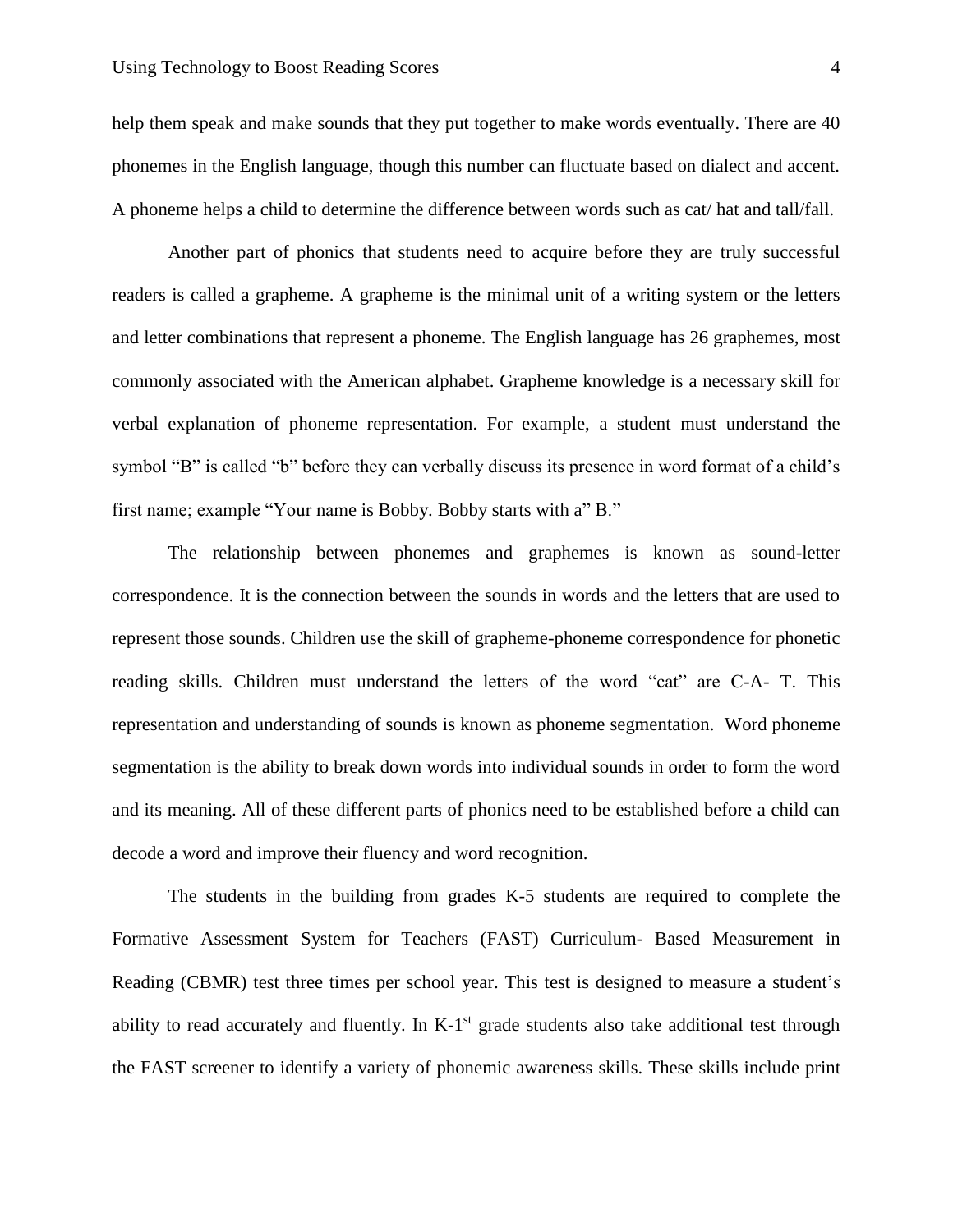concept, letter naming and sounds, non-sense words, and word segmentation. When a student has a strong foundation of phonemic awareness and phonic skills there is a positive correlation between early literacy skills and the ability to read.  $2<sup>nd</sup>$  grade through  $5<sup>th</sup>$  grade also give additional screeners to determine where readers are struggling. Some use the Informal Decoding Inventory and some have started using the PSI with 95%. The school district has purchased both the Walpole intervention system kits and the 95% intervention kits. Second grade students will be starting the year using the Walpole interventions so students will be given the Informal Decoding Inventory along with the FAST testing to determine interventions that best meet their needs.

During the Informal Decoding Inventory students are asked to simply read words aloud to the researcher. They can break the apart but they have to read the word as a whole word to get the word correct. Students at the beginning of second grade should be able to get to the rcontrolled words. This means that they should be able to read the short vowels and consonant blends and digraphs. With FAST reading they should be reading at 58 wpm with 80% accuracy.

This paper focuses on an action research project that looks at what effects if any does adding technology based interventions along with teacher based intervention does for students decoding scores and reading scores in general.

#### **Literature Review**

In the academic journal titled *Technology and Teaching Children to Read,* Kleiman and Peterson (2004) focus on the use of reading technology in correlation to the development of literacy skills. Kleiman and Peterson (2004) worked with researcher Diana Sherman to dive into how technology can be used to help increase reading in children. Kleiman and Peterson (2004)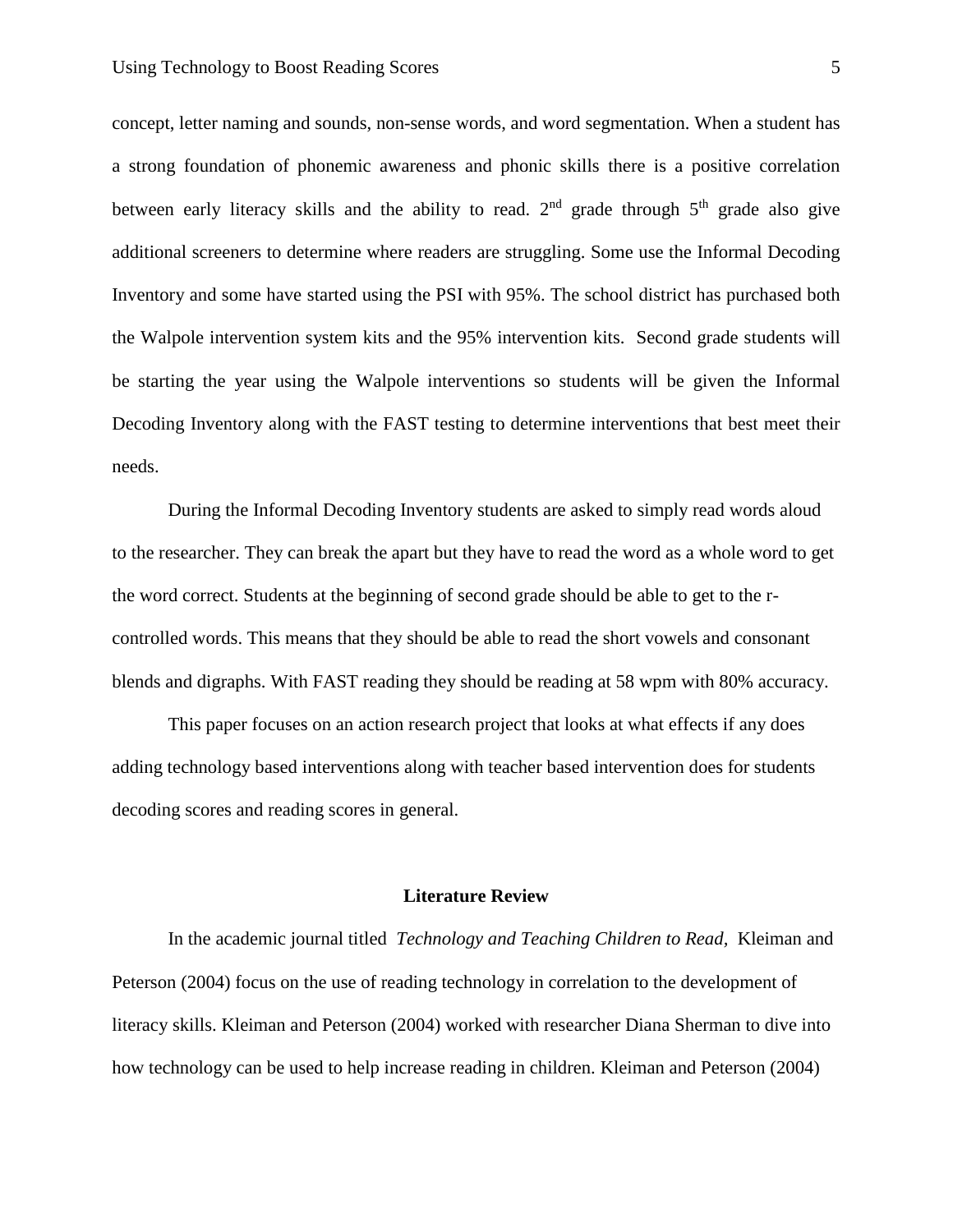present the idea that there are five different areas associated with having an effective reading program in the school. The five areas of focus for Kleiman, Peterson, and Sherman (2004) are phonemic awareness, phonics instruction, fluency instruction, vocabulary instruction, and text comprehension. These five areas need to be intergraded for children to learn to successfully read. This article specifically focuses on how to add technology into the five dedicated areas.

Sherman (2004) the researcher shares that there are four general capabilities that computers and technology can provide to support readers. The four components that support readers are: presents information and activities to students, assess student's work, respond to students work, and provide scaffolds, such as access to word pronunciation and definitions that help students read successfully. These technologies do not just have to be on the computer, these technologies can be audiobooks/ tapes and now days the iPads/ iPods are great tools. When the four components that Sherman (2004) researched are broke apart, it gives a better look into how technology can be used in the classroom to help readers. When looking at how to present information and activities Kleiman and Peterson (2004) explore different ways of how teachers can present the information. Sherman (2004) suggests using multimedia to present information because it can help with auditory and visuals. These types of materials can include speech, text, music, animations, photographs, or videos. Technologies can use one or more of these features to help readers become stronger readers and develop a deeper understanding of the text. Another feature that makes using technology beneficial is the ability to set the speed and pace of the program. Using technology is also great for any English language learners (ELLs) as you can change the language in some programs to help them understand the text in front of them. Using these technologies also allows students to work at their level in terms of what they understand in the phonics sense, vocabulary practice and fluency. Sherman(2004) additionally researched on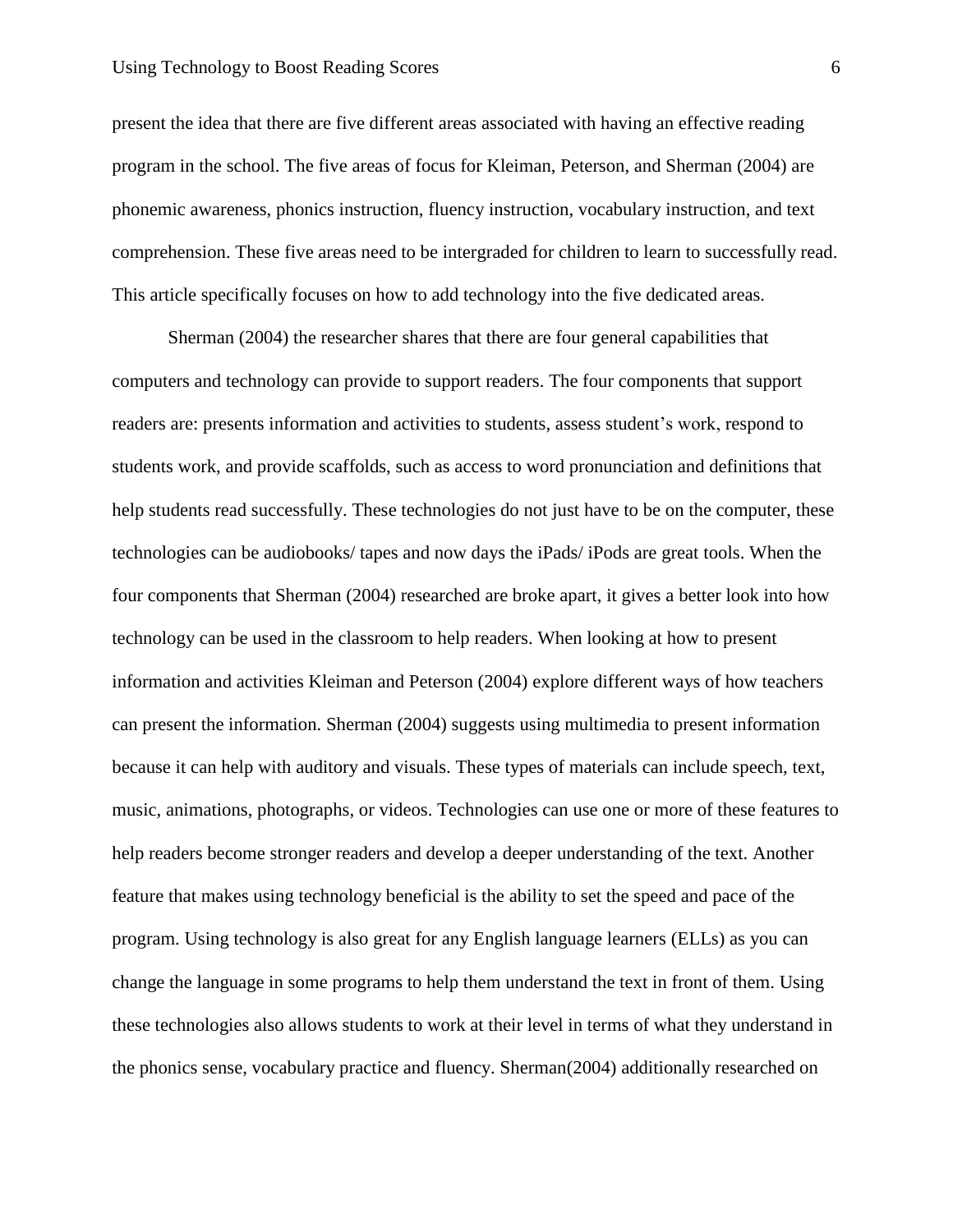assessing students work while using technology; addressing how computers can be used to record students' progress and work, it can also help to organize information and report information in different forms. Tracking student progress is great way to see growth or standstill. This data is important to us and we look to develop our daily instruction for our students. The third component is responding to students work in reading. This is a key component that looks at giving students feedback while they are reading. This might look like students reading aloud and correcting them needed and asking them questions about the reading to see their understanding level. Sherman(2004) found that feedback from the computer can give immediate feedback in forms of additional chances, hints, messages, celebrations when the answer is correct. As Sherman(2004) concluded in the research and Kleiman and Peterson (2004) wrote about the research the emphasize was on how to scaffold so to that help students to read successfully. This means using different forms of technology and using strategies that meet the students' needs. Computers and other technologies can provide the scaffolding that helps students to become stronger more confident readers.

The article written by Kleiman and Peterson (2004) then goes back at looking at the five components of a reader and provides different ways that technologies can be used to teach/ work on the five different components. An important point that Kleiman and Peterson (2004) state at the beginning of the article is something that we need to keep in mind while looking at our curriculum and how technology can help our readers; they say " Knowledgeable and dedicated teachers are the critical element in a successful reading instruction program (p. 2)." Thus adding new technology and reading instruction teachers need to remember that we are the key element in teaching children how to read and become better readers.

# **Methods**

#### **Participants**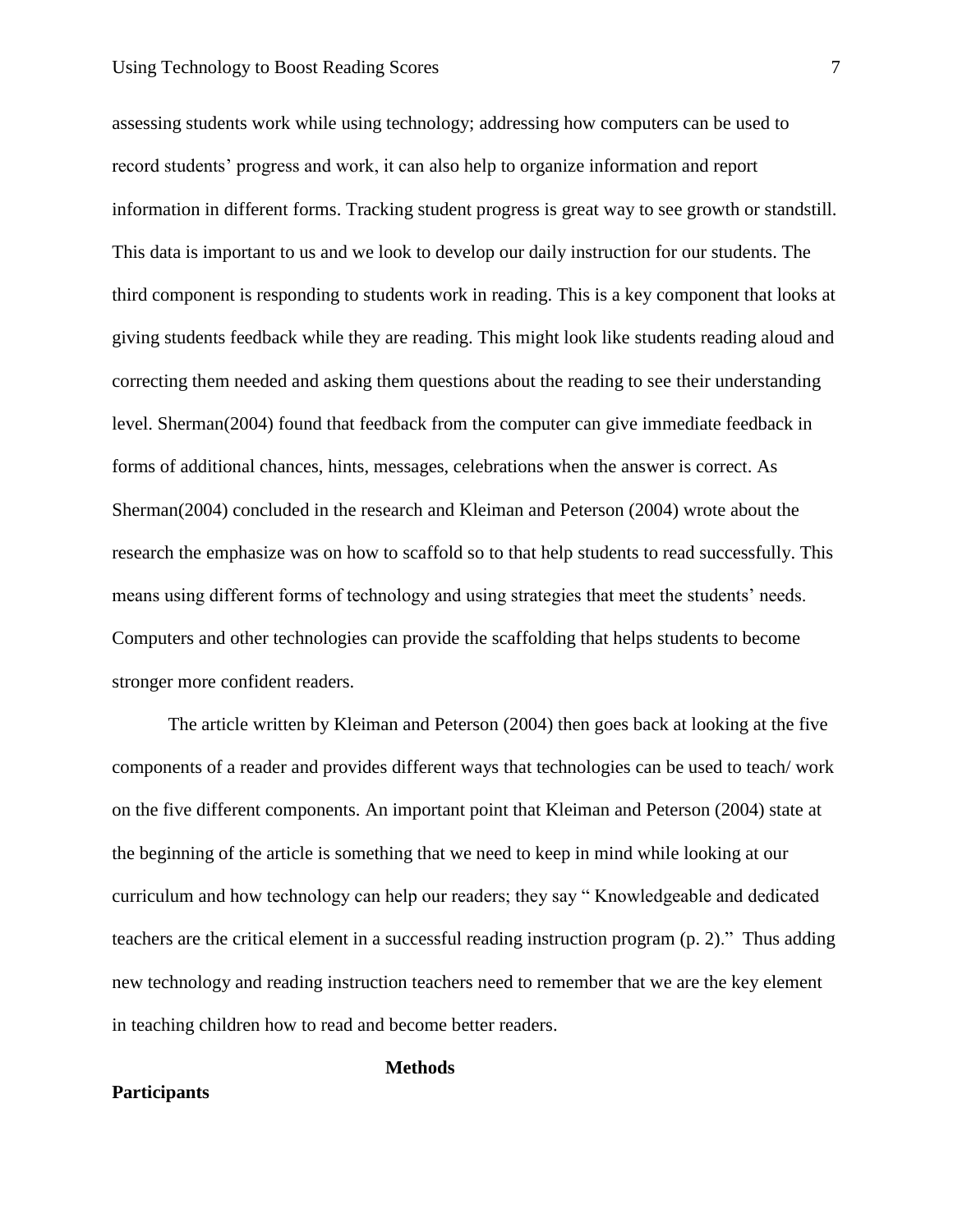This action research project was conducted in a general education second grade classroom. There were nineteen students, nine females and ten males and the ages range from 7- 8 years old. The student's demographics show a class that is predominately white and many students identified as low socio-economics status. Of the nineteen students in the class, one receives special education for reading and one receives special education for behavior. Two of the students are currently being tested for special services for reading. None of the students have a para professional or require adaptive technologies.

#### **Data Collection**

The focus of the action research project was to determine if adding a reading technology into the students' weekly skills would increase their word decoding scores on their decoding inventory and eventually their FAST reading scores; however for this study based on the timeline The researcher will strictly be looking at the decoding inventory scores that will be given three times during this time frame. Both qualitative and quantitative data was integrated to determine if the technology intervention increased student decoding scores. The purpose for using both quantitative and qualitative data was to gather a more complete and better understanding of the research question. The mixed method approach was used to determine if adding technology into our reading block could improve student word decoding on the decoding inventory in general education second grade students.

The quantitative portion of the study was the Informal Decoding Inventory that was administered and documented three times throughout the first trimester/ first part of the second trimester to assess student growth and subsequently the effectiveness of the technology interventions. The Informal Decoding Inventory is administered in our building to students in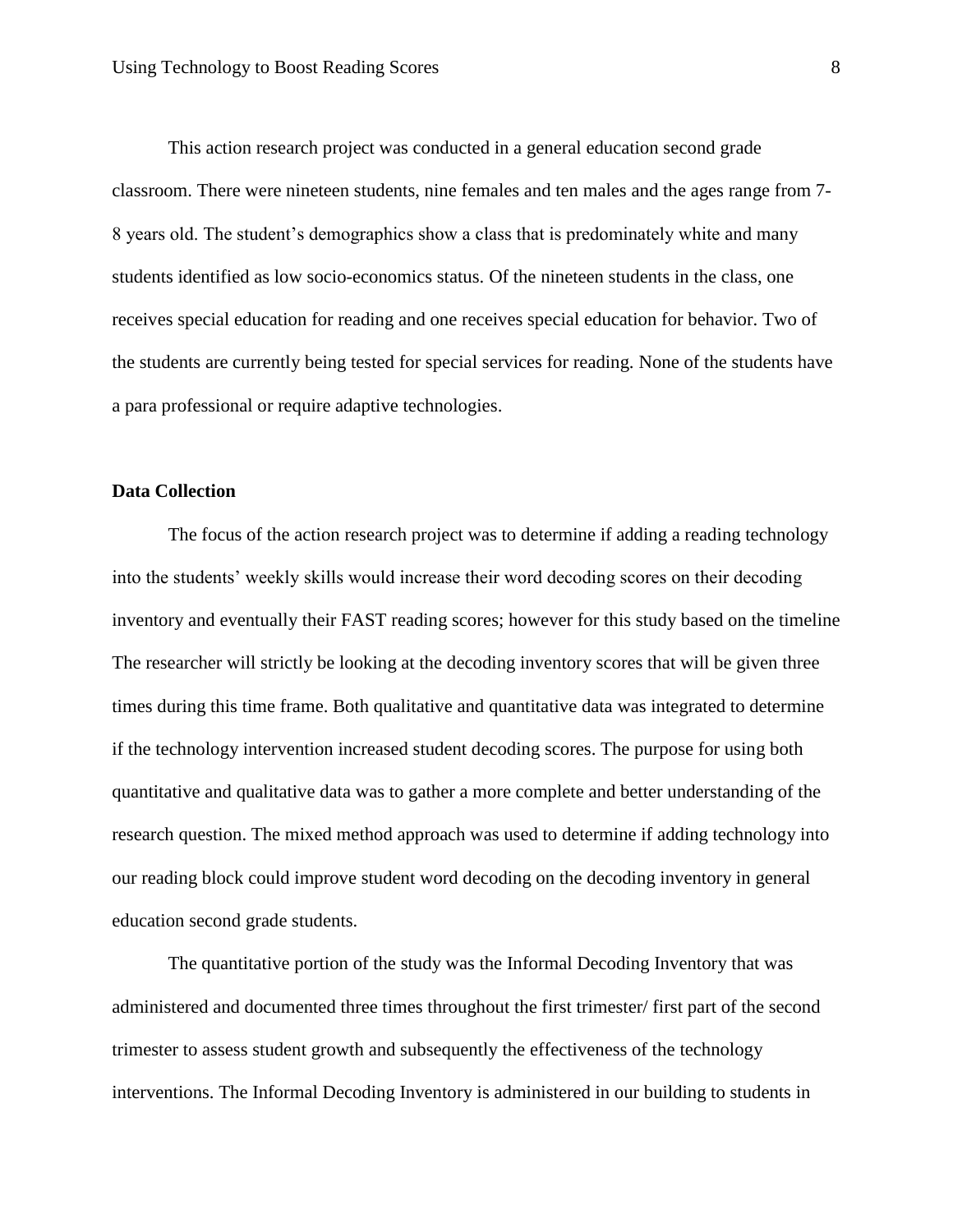grades first through third as another data point for us to look at and determine what type of intervention our readers need. The Informal Decoding Inventory is administered at the beginning of the school year and periodically throughout the year using the screener as an assessment to see student growth and to ensure that they are getting the correct instruction ad intervention to help them become more fluent accurate readers. The test consists of word list that have different skills. There are two sections of the test but for lower elementary the focus is on the first part of the test only. The second part assesses skills that are not taught nor expected in the second grade level. However if a parent or the researcher is curious as to where a student really is or the skill they need to be working on the researcher can do the second part of the test. It starts with reading short vowel words then goes through the following; consonants blends and digraphs, r-controlled vowel patterns, vowel- consonant-e, vowel teams. Each section has twenty words that follow the different sound, spelling patterns. The words are split into two word parts per section; real words and nonsense words. To move from one line to another student need to read at least five words correct. If they do not get five words correct the researcher does not move on unless the researcher feels as though there is reason to keep going. The researcher uses their own judgement along with other reading scores and knowledge of the student to know if there is reason to move forward or not. For example one student spends twelve minutes on the first five words and has low reading scores, this student is not benefiting from the test (due to stress) and the researcher knows base on other assessments that the students will be unable to pass the rest of the test. Giving the test throughout the year is given the same way, with the same words. The students are also assessed in the same format to ensure students are not thrown off by the way the test is given.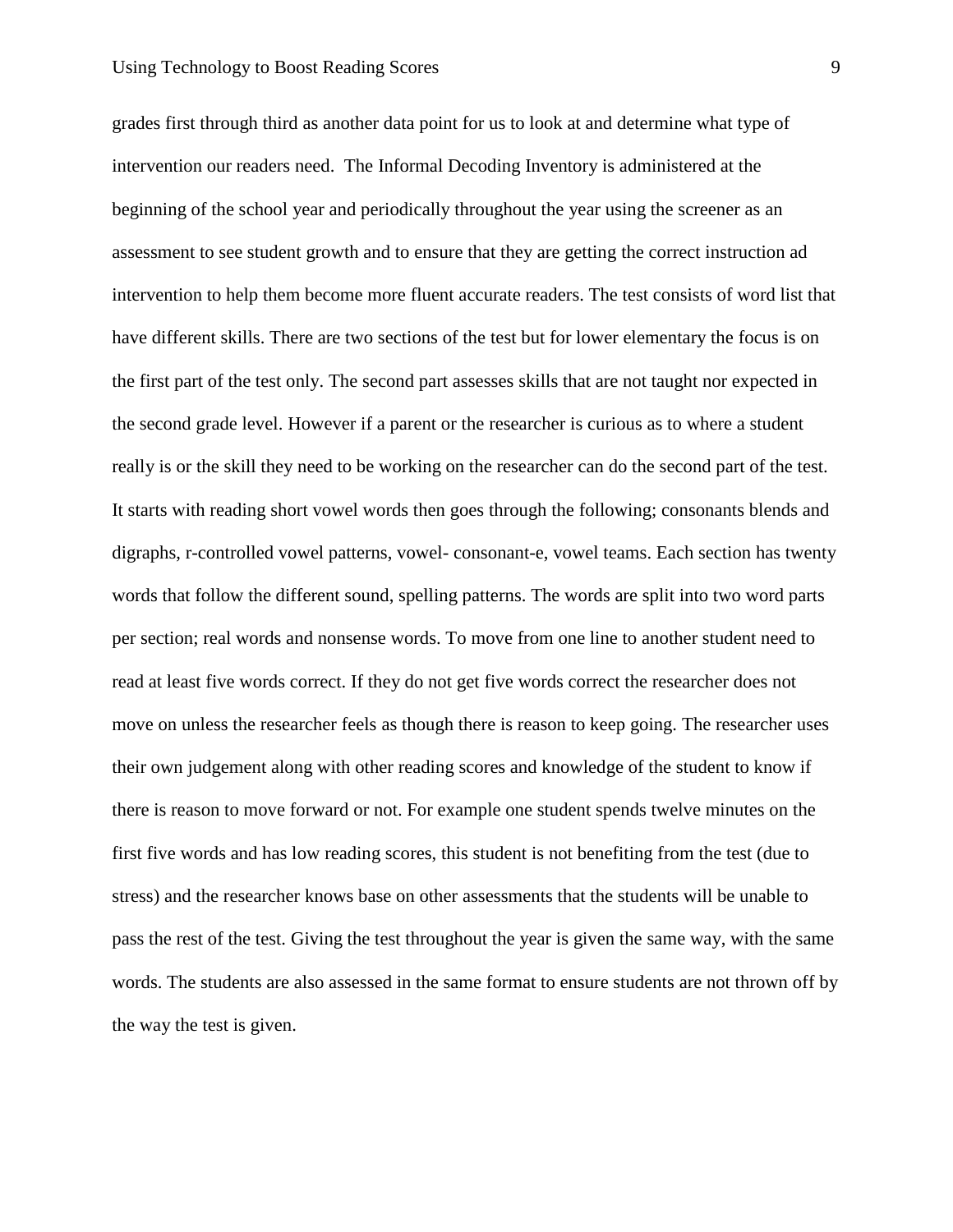After each assessment the researcher will look to see if the students have gained knowledge, stayed the same, scored lower. If a student scores lower the researcher look at their day and re-test them just to make sure they weren't having an off day. If they do test lower again then the researcher needs to really look into factors and determine a plan of action on what to do with the student to bring their scores back up. When looking at all the students' scores the researcher is really looking for growth, growth from one section to another or even smaller growth of being able to complete a few more words in the sections. While small growth is not huge it's important to remember that this growth is important and needs to be celebrated with the struggling reader. Looking at students who have the same scores is also used to determine intervention groups during individualized educational time (i.e. time). This is an intervention group that meets four times weekly for 15-20 minutes per time. Students will use the Walpole intervention for the first part of the year and then keep using it unless the interventions do not match the needs; at this point the students will get switched over and will use the 95% intervention. The data in combination with our other reading assessments (FAST, STAR, MAP) to look at students who struggle in more than one area and look to see if teachers are doing everything they can for them. They ask ourselves questions like; are the interventions working? Would the student benefit from an out of the classroom intervention such as title? Do the students have enough data points to talk with the AEA about special services? The researcher focuses on the effectiveness of the intervention, if the student benefit from an out of the classroom intervention, and data points to review with other special services. Researchers want to ensure that everything is being done in the classroom before looking at out of the classroom services.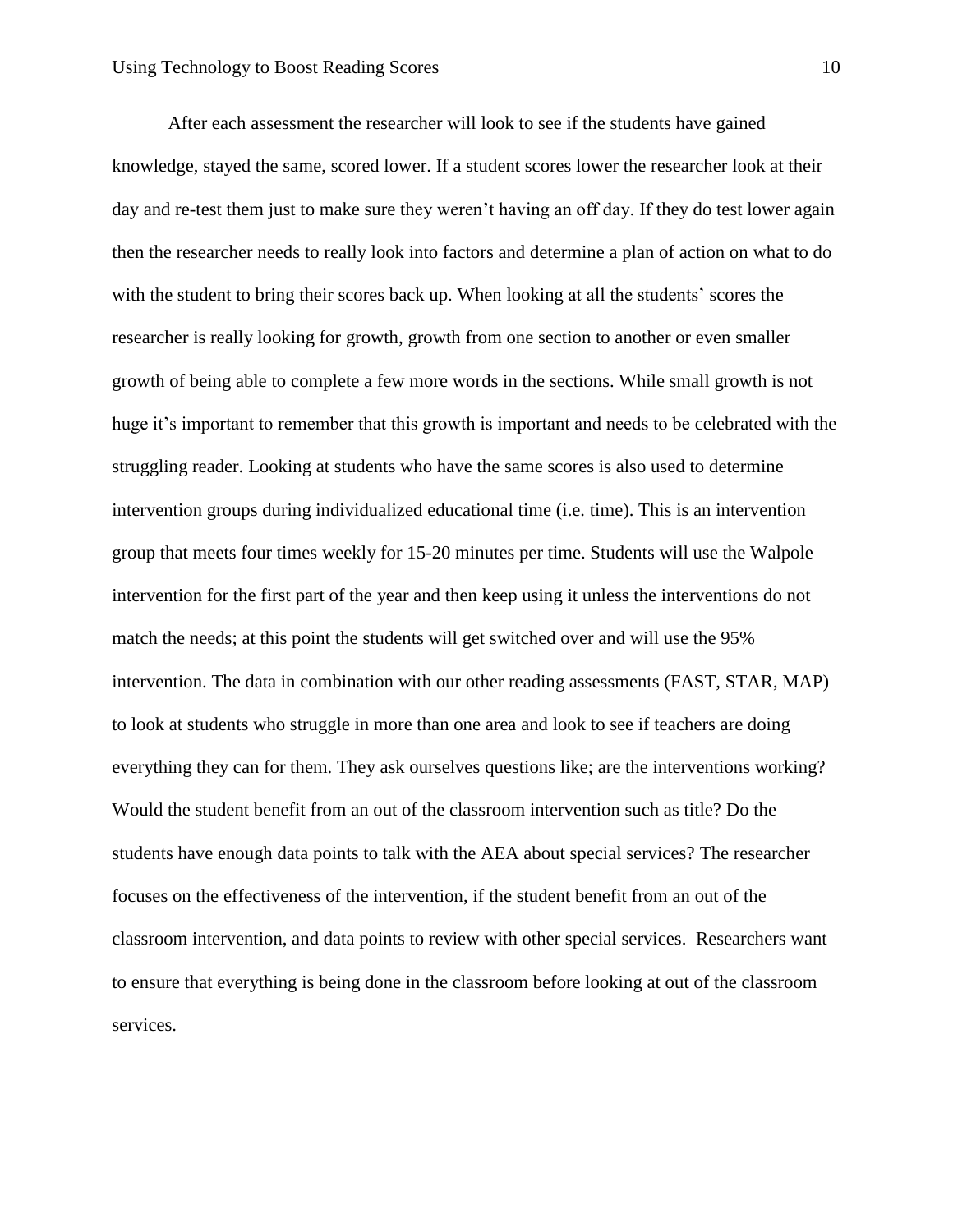The qualitative portion of the study involved the researcher utilizing a checklist to record data regarding students' scores throughout the year. This process as soon as the first assessment is given. There are added columns for the other reading assessments given to look across the board to see how each student does as a rounded reader. Throughout the reflection period, the researcher addressed and documented the following questions and concerns:

- What was the behavior of the students?
- Did the student attend to the task?
- Was the student in attendance that day?
- Did the interventions work?

The entire data collection process took place from August 2017 to November 2017. However it will continue throughout the entire school year ending in May of 2018. The first Informal Decoding Inventory test was administered in August 2017 and then again in October 2017 and finally in November 2017. Following the October screener the second grade students were introduced to FrontRow which is a computer program/ iPad app that works with students on their own specific needs. It determines where they are based on a few beginning test. Students were also introduced to some apps where they can listen to stories and work on phonics skills like spelling patterns (Epic, AR reading). The goal was to see if adding these technologies in the student's day along with their interventions with the teacher would help to bring faster growth within the students in being able to read the words on the Informal Decoding Inventory.

#### **Data Analysis:**

A minimal amount of researcher bias was included during the data collection and intervention period of the research even though the researcher was the teacher of the students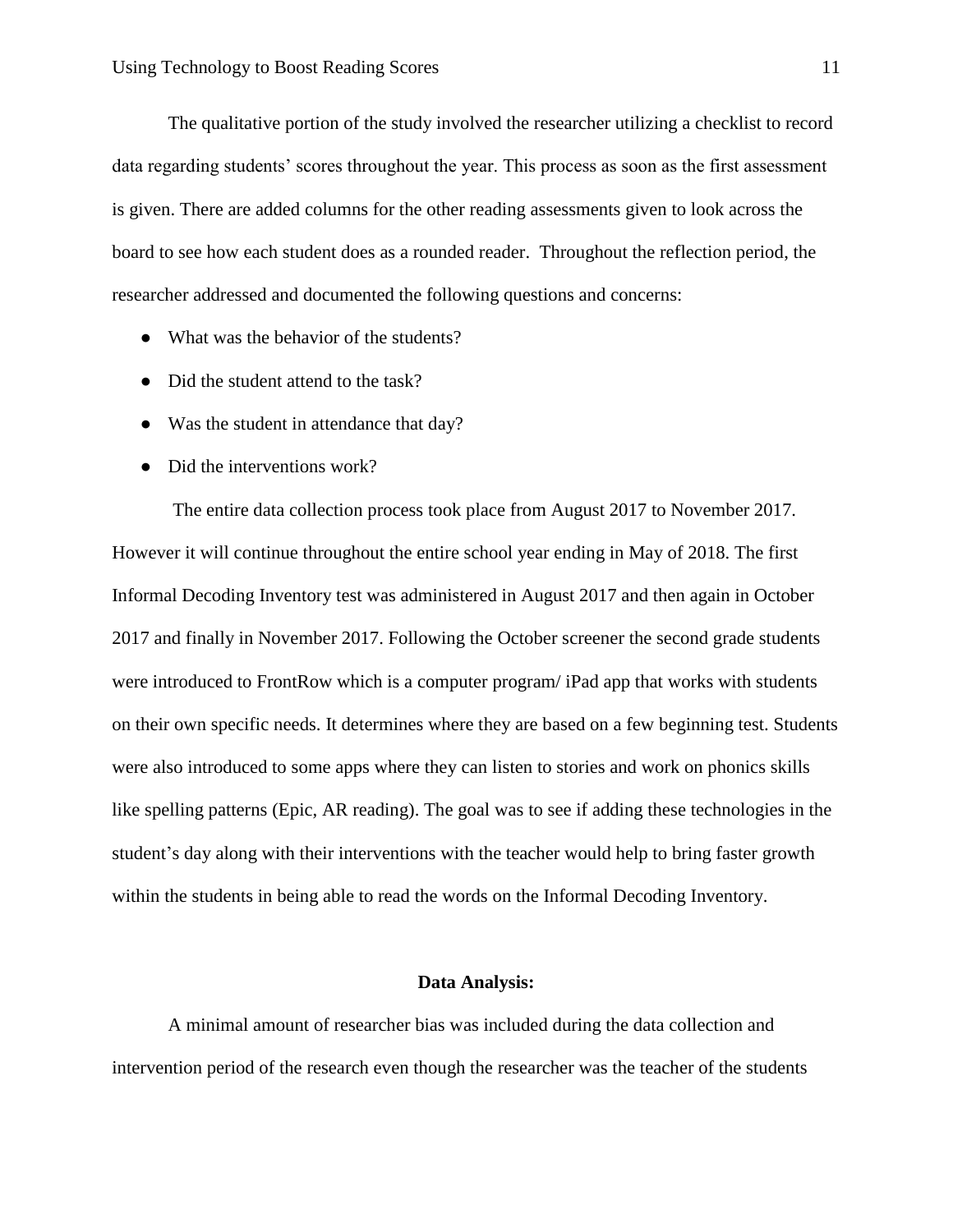that received the interventions and introduced the reading apps. The researcher/ teacher was only there for the first screening and then left on maternity leave, so the long term sub did the second and third screeners with the assistance of our lead teacher. The school district goals and the literacy goals of the elementary building support the belief that interventions can improve literacy skills on all state wide assessments. The researchers strong interest in word recognition, the support from the title 1 teacher, lead teacher, and interventionist, along with elementary building staff, and the hypothesis that adding technology interventions does improve students Informal Decoding Inventory scores played an important role in the activities that were planned during the intervention period.

Despite the minimal amount of researcher bias, specific measures were implemented to provide quantitative and qualitative unbiased data. Collecting both quantitative and qualitative data contributed to the understanding and awareness about the benefits that technology interventions plays in increasing word recognition in the Informal Decoding Inventory and improving reading scores in general.

#### **Quantitative Data Analysis.**

The quantitative data collected through three different screener periods provided scores for a variety of literacy skills that are tested throughout the year; the main focus is the Informal Decoding Inventory but also included are other reading assessments that students were given that also have a focus on word recognition and reading skills. The quantitative data collected August through November period provided scores for word recognition in on the Informal Decoding Inventory.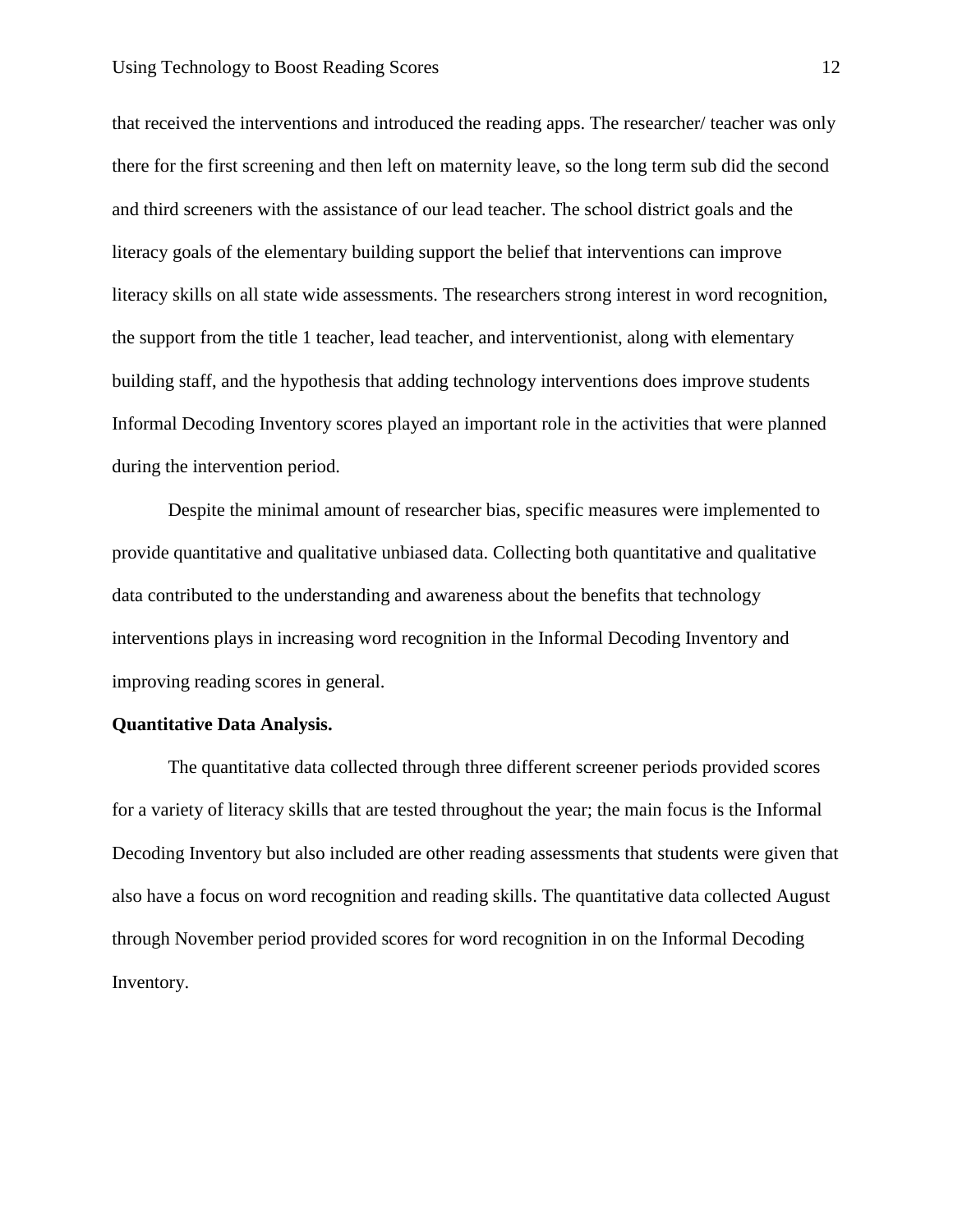| Table 1:               |
|------------------------|
| <b>Word Segmenting</b> |

| Student        | Informal                 | Informal               | Informal              | FAST-                 | <b>MAP</b> | <b>STAR</b>     |  |
|----------------|--------------------------|------------------------|-----------------------|-----------------------|------------|-----------------|--|
|                |                          |                        |                       |                       |            |                 |  |
|                | Decoding                 | Decoding               | Decoding              | Fall                  | Reading    | Reading         |  |
|                | <b>Inventory-August</b>  | Inventory-             | Inventory-            | screener              | Fall       | Fall            |  |
|                |                          | October                | November              | Goal                  | Screener   | Screener        |  |
|                |                          |                        |                       | 58WPM                 | Goal       | Grade           |  |
|                |                          |                        |                       |                       | 174        | Equivalence     |  |
| $\mathbf{1}$   | <b>Short Vowels-fail</b> | <b>Short Vowels-</b>   | <b>Short Vowels-</b>  | 151<br>$\overline{4}$ |            | 0.7             |  |
|                |                          | fail                   | fail                  |                       |            |                 |  |
| $\overline{2}$ | <b>Short Vowels</b>      | <b>Consonants and</b>  | <b>Consonants and</b> | 10                    | 154        | $\mathbf{1}$    |  |
|                |                          | <b>Blends</b>          | <b>Blends</b>         |                       |            |                 |  |
| $\overline{3}$ | <b>Short Vowels-fail</b> | <b>Short Vowels</b>    | <b>Consonants and</b> | 8                     | 159        | <b>NA</b>       |  |
|                |                          |                        | <b>Blends-fail</b>    |                       |            |                 |  |
| $\overline{4}$ | <b>Consonants and</b>    | r-controlled           | <b>Vowel Teams</b>    | 14                    | 149        | $\mathbf{1}$    |  |
|                | <b>Blends-fail</b>       | vowel patterns-        | Pass                  |                       |            |                 |  |
|                |                          | fail                   |                       |                       |            |                 |  |
| 5              | <b>Consonants and</b>    | <b>Consonants and</b>  | <b>Consonants and</b> | 50                    | 173        | 1.4             |  |
|                | <b>Blends-fail</b>       | <b>Blends-fail</b>     | <b>Blends-fail</b>    |                       |            |                 |  |
|                |                          |                        |                       |                       |            |                 |  |
|                |                          |                        |                       | 11                    |            | 1.5             |  |
| 6              | <b>Consonants and</b>    | <b>Consonants and</b>  | <b>Consonants and</b> |                       | 162        |                 |  |
|                | <b>Blends-fail</b>       | <b>Blends</b>          | <b>Blends</b>         |                       |            |                 |  |
|                |                          |                        |                       |                       |            |                 |  |
| $\overline{7}$ | <b>Consonants and</b>    | <b>Vowel Teams</b>     | <b>Vowel Teams</b>    | 34                    | 178        | 2.1             |  |
|                | <b>Blends</b>            | Pass                   | Pass                  |                       |            |                 |  |
| 8              | <b>Consonants and</b>    | <b>Consonants</b> and  | <b>Vowel</b>          | 77                    | 177        | 1.7             |  |
|                | <b>Blends</b>            | <b>Blends</b>          | consonant e- fail     |                       |            |                 |  |
| 9              | <b>Consonants and</b>    | <b>Vowel consonant</b> | Vowel                 | 52                    | 178        | 1.7             |  |
|                | <b>Blends</b>            | e-fail                 | consonant e- fail     |                       |            |                 |  |
| 10             | r-controlled             | <b>Vowel consonant</b> | r-controlled          | 57                    | 167        | 2.4             |  |
|                | vowel patterns           | e-fail                 | vowel patterns        |                       |            |                 |  |
|                |                          |                        |                       |                       |            |                 |  |
| 11             | r-controlled             | <b>Vowel Teams</b>     | <b>Vowel Teams</b>    | 67                    | 194        | $\overline{2}$  |  |
|                | vowel patterns           | Pass                   | Pass                  |                       |            |                 |  |
|                |                          |                        |                       |                       |            |                 |  |
| 12             | Vowel-                   | <b>Vowel consonant</b> | <b>Vowel Teams</b>    | 70                    | 174        | $\overline{2}$  |  |
|                | Consonant e-fail         | e                      | Pass                  |                       |            |                 |  |
|                |                          |                        |                       |                       |            |                 |  |
| 13             | <b>Vowel Teams</b>       | <b>Vowel Teams</b>     | <b>Vowel Teams</b>    | 91                    | 182        | $.7\phantom{0}$ |  |
|                | pass                     | Pass                   | Pass                  |                       |            |                 |  |
|                |                          |                        |                       |                       |            |                 |  |
| 14             | <b>Vowel Teams</b>       | <b>Vowel Teams</b>     | <b>Vowel Teams</b>    | 61                    | 185        | 2.2             |  |
|                | pass                     | Pass                   | Pass                  |                       |            |                 |  |
|                |                          |                        |                       |                       |            |                 |  |
| 15             | <b>Vowel Teams</b>       | <b>Vowel Teams</b>     | <b>Vowel Teams</b>    | 82                    | 190        | 2.7             |  |
|                |                          | Pass                   | Pass                  |                       |            |                 |  |
|                | pass                     |                        |                       |                       |            |                 |  |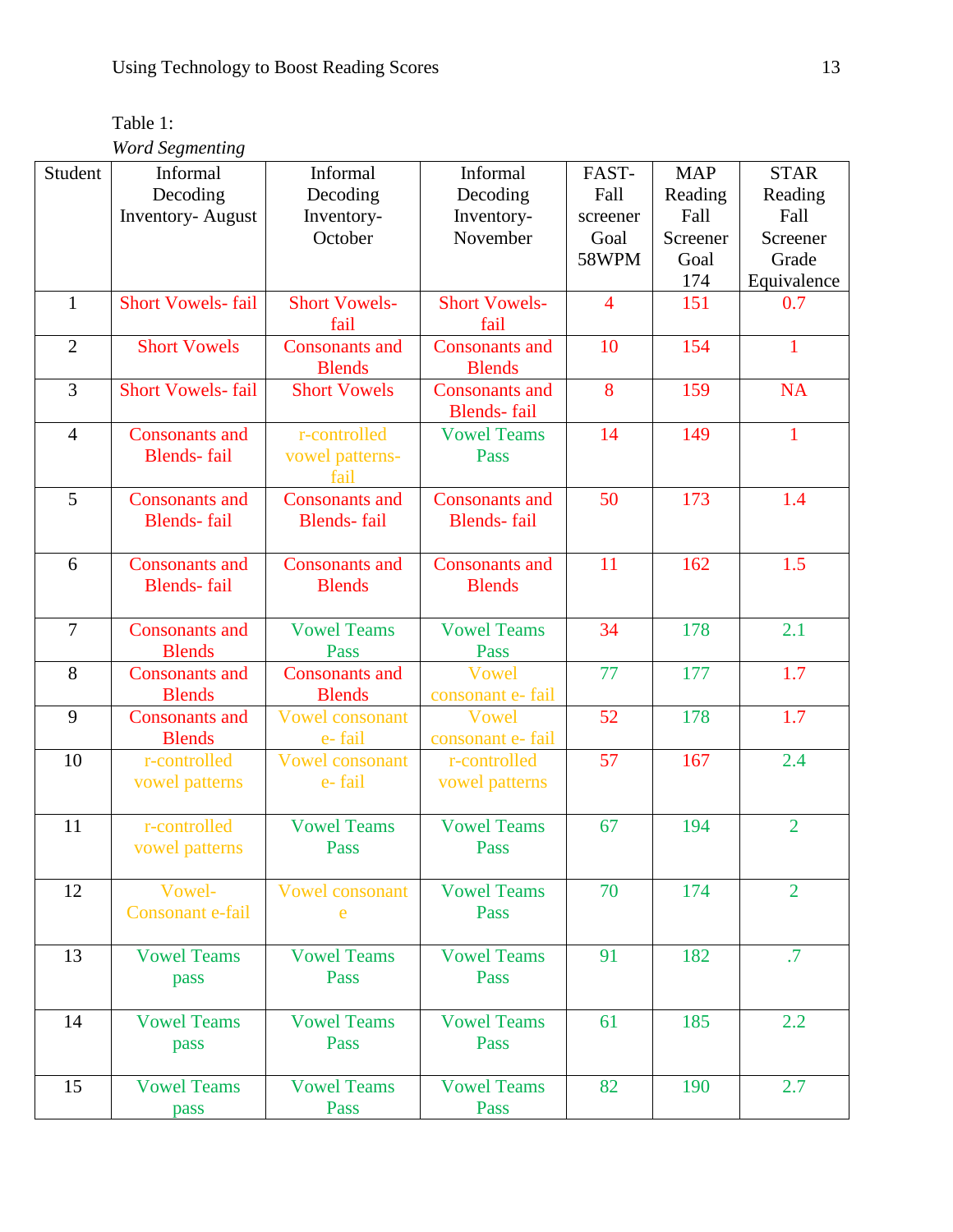| 16 | <b>Vowel Teams</b><br>pass | <b>Vowel Teams</b><br>Pass | <b>Vowel Teams</b><br>Pass | 192 | 213 | 5   |
|----|----------------------------|----------------------------|----------------------------|-----|-----|-----|
| 17 | <b>Vowel Teams</b><br>pass | <b>Vowel Teams</b><br>Pass | <b>Vowel Teams</b><br>Pass | 85  | 199 | 2.4 |
| 18 | <b>Vowel Teams</b><br>pass | <b>Vowel Teams</b><br>Pass | <b>Vowel Teams</b><br>Pass | 63  | 189 | 2.5 |
| 19 | <b>Vowel Teams</b><br>pass | <b>Vowel Teams</b><br>Pass | <b>Vowel Teams</b><br>Pass | 89  | 195 | 3.7 |

The initial Informal Decoding Inventory scores from the August screening period revealed that 37% of the students were at grade level or above in word recognition. It also showed that 47% were below grade level expectations on the screener and 16% were slightly below grade level. This number indicates that word segmenting skills are above average. The other data is comparative to the first data points as well, which helps to make decisions about where students really are in terms of their reading skills.

The quantitative data from August to October revealed that 47% of the students made some amount of growth between the two months. While some grew into another section of the test others only grew by one line in the previous section, but growth is growth.

When the researcher looked at the data from October to November it revealed that 31% showed some amount of growth. When looking at the data August to November it revealed that 47% of students showed growth from the first screening period to the third screening period.

Student 1, who showed no growth in the informal decoding inventory receives individual special education and speech and language instruction.

Student 5 maintained the same informal decoding l inventory score from August to the November screening period. This score may reflect the qualitative data that reveals the student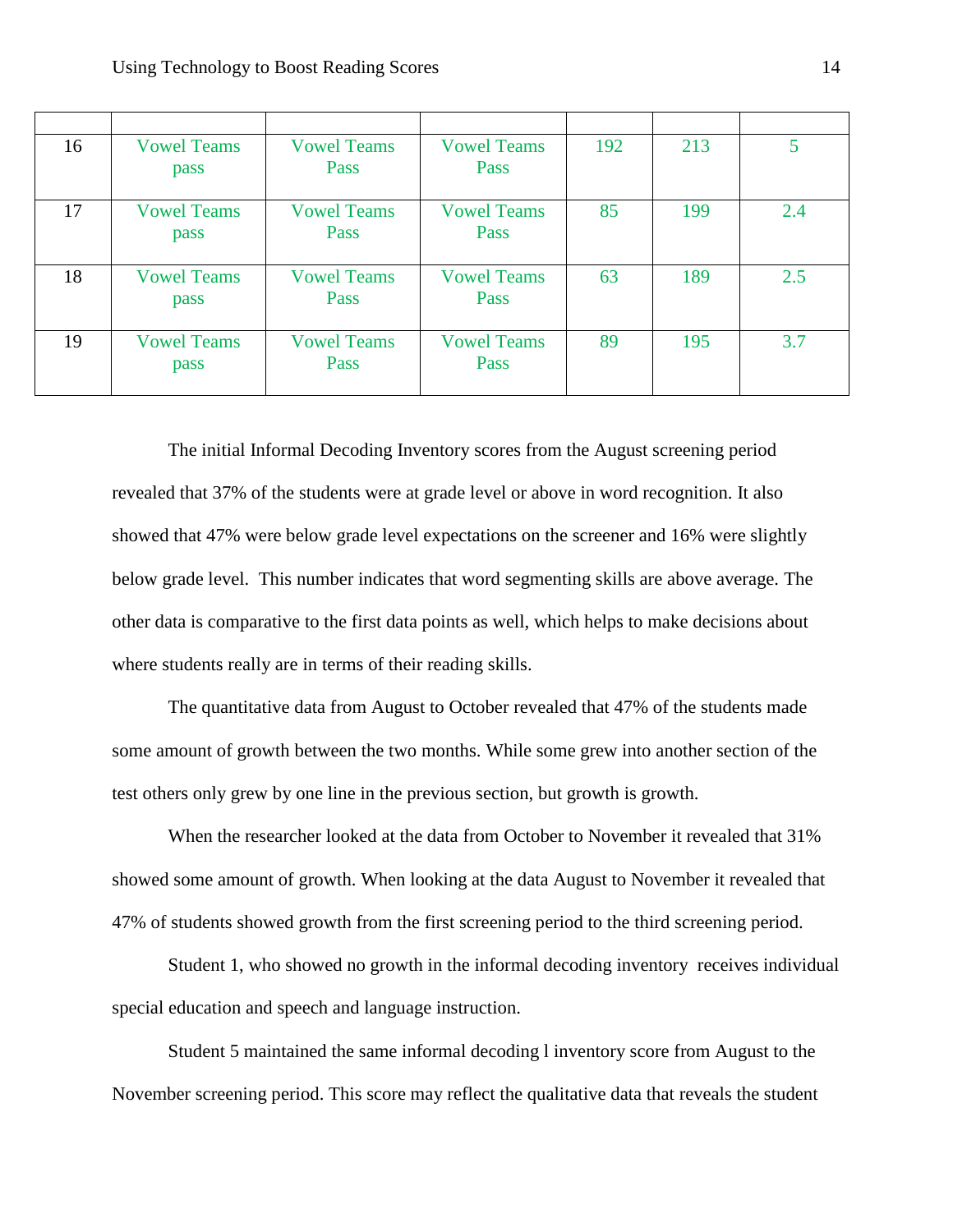was off task, tired, and inattentive during the intervention period. This student also has a record of poor attendance.

Students 13 through 19 didn't show any growth on the informal decoding inventory as they already had passed it the first screening period and continued to pass it throughout the other screeners. These students did not receive teacher based intervention but did take part in the technology based interventions. These students worked at a higher level based on their own scores.

Student 4 and student 7 showed the most improvement between the August through November screening periods. It is obvious to the researcher that this intervention was successful with students with various attention levels.

## **Qualitative Data Analysis**

Qualitative data was observed weekly throughout the intervention period using the FAST screener progress monitoring for students 1-10. All students where monitored online from their technology interventions as well. Qualitative data was primarily observed, however, informal discussions with students and groups of students also provided valuable data about whether or not interventions were working or not.

Students 1-12 where placed in teacher based intervention groups that met four times a week. The teachers used the Walpole intervention system based on where students scored on the Informal Decoding Screener. These interventions started directly after the first screening period. After the second screening period in October all students were introduced to the technology based intervention instruction.

Below is a weekly progress monitoring chart for students 1-10. The chart is based on progress monitoring through the FAST screener using the CBMR . The researcher didn't have all data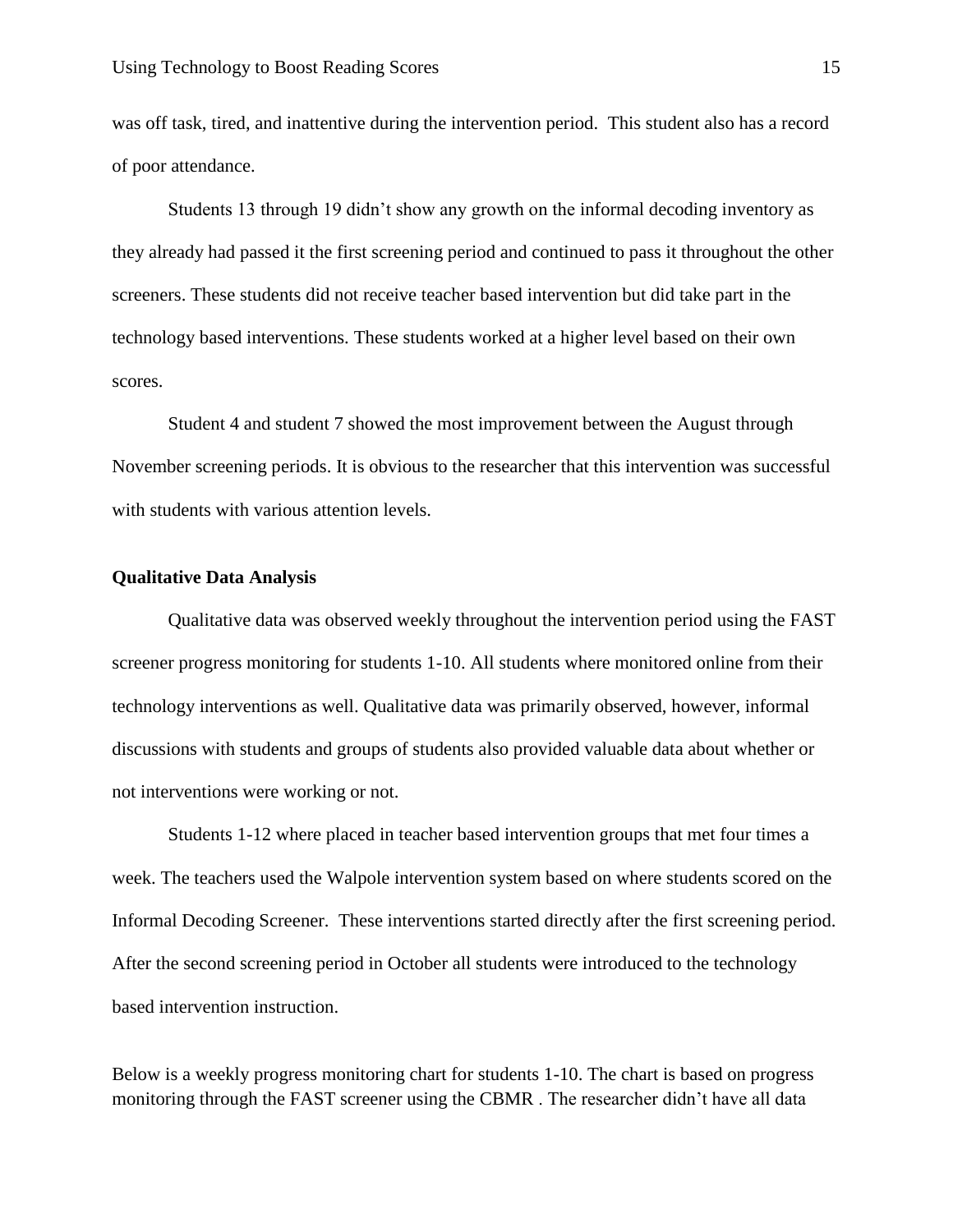| Student        | Week | Week                     | Week | Week          | Week | Week | Week           | Week | Week | Week           | Week | Week | Week |
|----------------|------|--------------------------|------|---------------|------|------|----------------|------|------|----------------|------|------|------|
|                |      | ∍                        | 3    | 4             | 5    | 6    |                | 8    | 9    | 10             | 11   | 12   | 13   |
|                |      | 4                        |      | 9             | 11   | 6    | $\overline{4}$ | 11   | 5    | $\overline{4}$ |      | 10   | 10   |
| 2              | 14   | 19                       | 22   | $\mathcal{I}$ | 21   | 16   | 24             | 21   | 16   | 24             | 19   | 14   | 35   |
| 3              | 11   | 7                        | 9    | 13            | 14   | 11   | 13             | 14   | 11   | 13             | 9    | 13   | 17   |
| $\overline{4}$ |      | $\overline{\phantom{0}}$ |      |               |      |      |                |      |      |                |      |      |      |
|                |      |                          |      |               |      |      |                |      |      |                | 87   | 94   | 67   |
| 6              | -9   | 14                       | 19   | 14            | 24   | 17   | 21             | 24   | 17   | 21             | 23   | 13   | 16   |
| $\mathcal{I}$  |      |                          |      |               |      |      |                |      |      |                | 63   | 49   | 50   |
| 8              |      |                          |      |               |      |      |                |      |      |                | 44   | 44   | 59   |
| $\mathbf{Q}$   |      |                          |      |               |      |      |                |      |      |                | 74   | 89   | 80   |
| 10             |      |                          |      |               |      |      |                |      |      |                | 66   | 68   | 56   |

points for students due to transition time between the regular classroom teacher and the sub starting time.

# **Discussion**

# **Summary of Major Findings**

Throughout this study, the findings concluded that based on the amount of exposure the students had with word decoding/ reading interventions, their informal decoding inventory scores increased. The data shows that the interventions had a positive effect on the student's November informal decoding inventory scores. The greatest area of improvement for student growth was seen with students who received both teacher based interventions along with technology based interventions. The study also found that students who were actively engaged with the technology based intervention maintained their scores and continued to grow. As these interventions continue the researcher will continue to look at how these intervention effects the other reading assessments.

#### **Limitations of Study**

The limitations in the research included administering the same word list in the Informal Decoding Inventory each screening period; both the same words and in the same order. The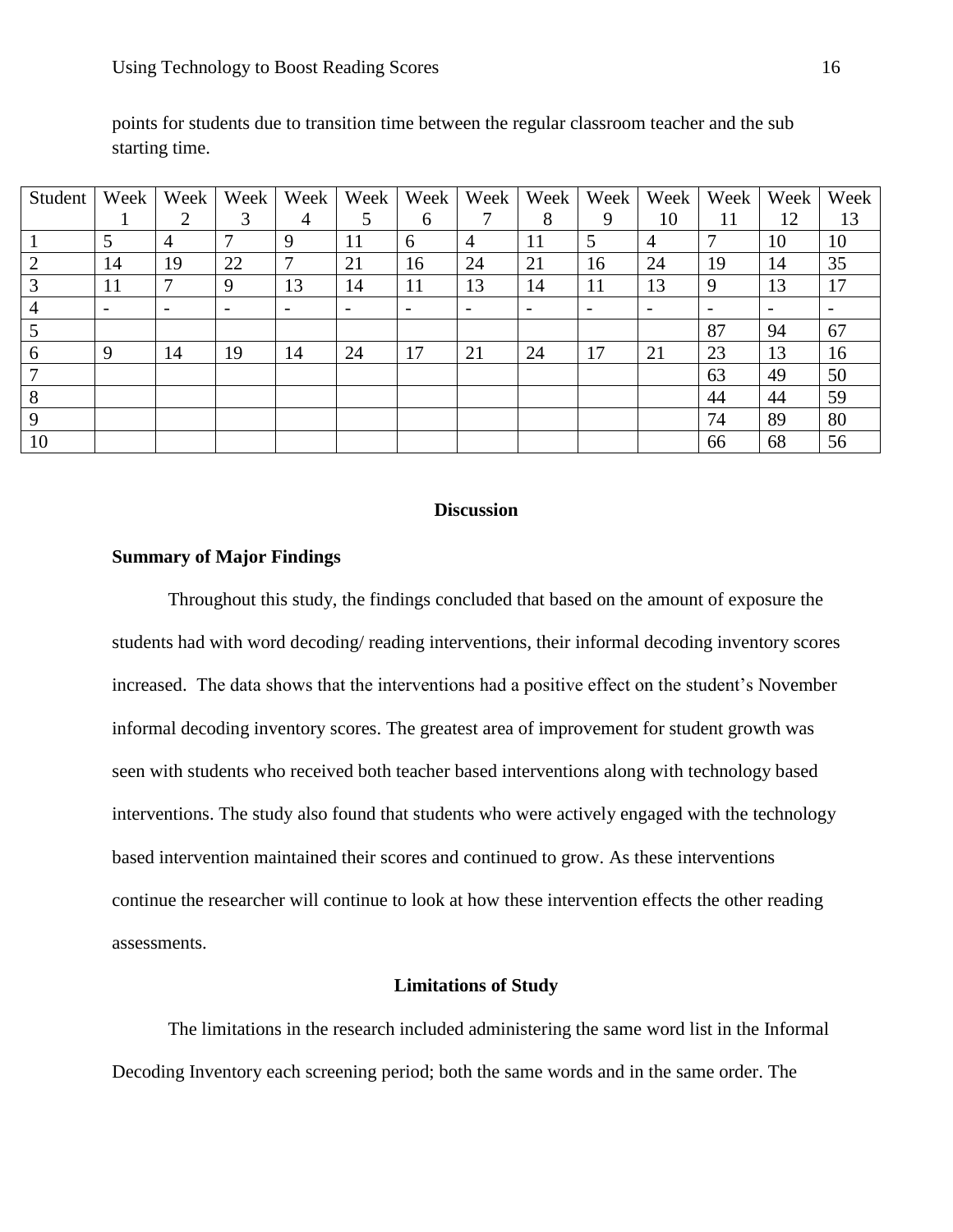students' teacher was also only there for the first screening period before she went on maternity leave, which could also play into the student's growth. The researcher must also take into consideration other factors that may influence the findings of the research project. Natural maturation combined with additional classroom activities and lessons, which specifically focused on word decoding and other phonics lesson, may have also affected the results of this study.

# **Further Study**

Implications for future research suggest that more information about word decoding should be considered. More research needs to be conducted on other reading assessments to find beneficial interventions that can be administered using technology to improve the Informal Decoding Inventory screener along with the additional reading assessments.

#### **Conclusion**

The findings compiled from the collected data suggest that adding technology based interventions can have a positive impact on student's Informal Decoding Inventory scores. Both the qualitative and quantitative data suggest that using interventions, both teacher and technology based, are beneficial for increasing word decoding scores on the Informal Decoding Inventory assessment. However more data points will be needed to see the trends and know what type of impacts the intervention has on the students screening scores.